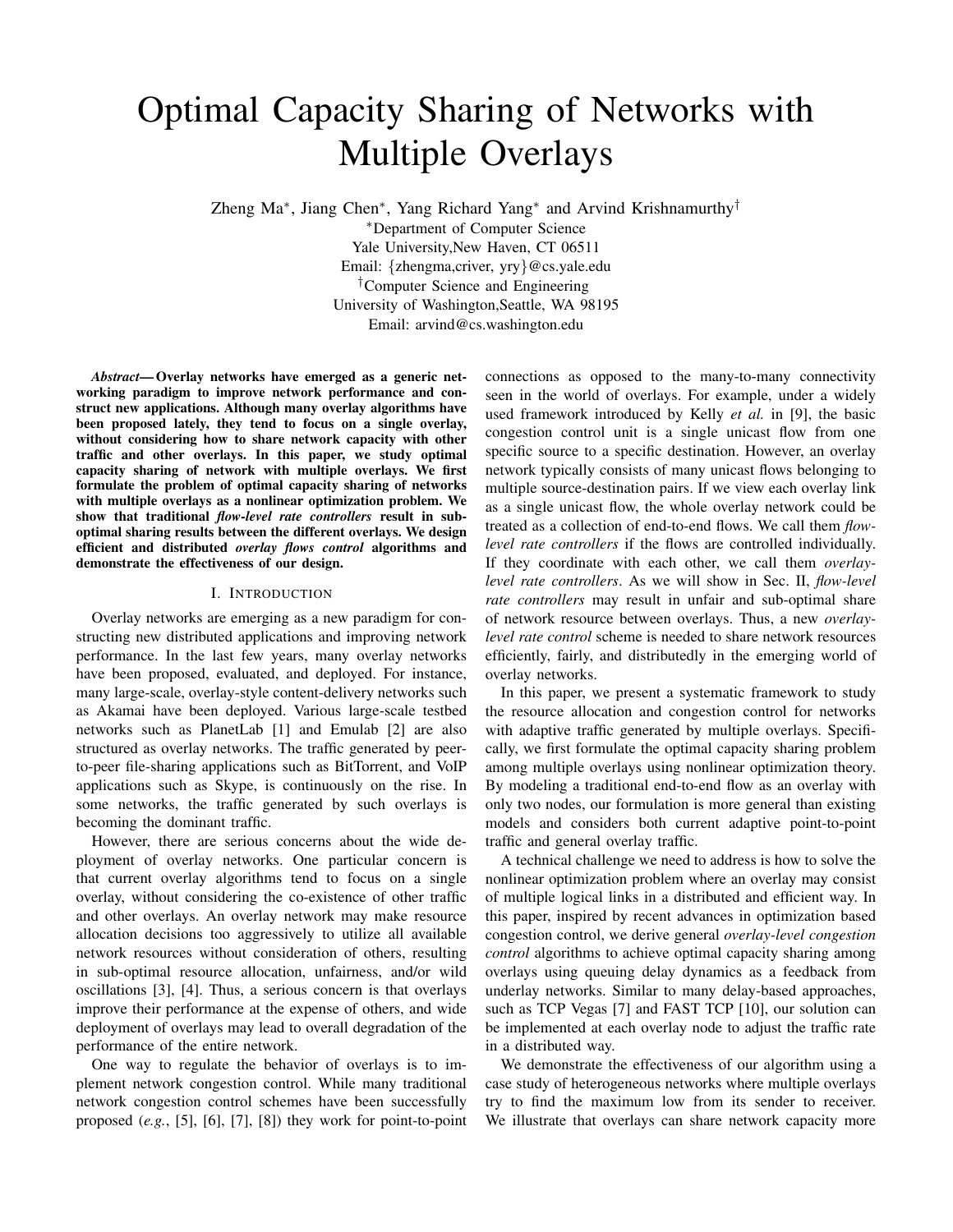efficiently by implementing our algorithms. Overlays can improve overall network performance by probing for available network resources in a controlled manner, instead of by being unfair to other adaptive flows.

The rest of the paper is organized as follows. In Section II, we present our problem formulation and the sub-optimal results of capacity sharing among overlays. In Section III, we derive a primal-dual algorithm to optimally share network capacity among multiple overlays. We propose a distributed protocol to implement the algorithm. In Section IV, we use overlay maximum flow as a case study to show the effectiveness of our algorithms by simulations. Related work is discussed in Section V and Section VI concludes the paper.

# II. PROBLEM FORMULATION

We begin this section by defining the physical network and multiple overlays on top of it. After that we formulate the optimal capacity sharing of multiple overlays as a constrained nonlinear optimization problem. Then, we illustrate that the resource allocation could be sub-optimal if one uses only the *flow-level rate control* in this scenario.

## *A. Network and Flow Model*

Our underlay *physical network* is a graph  $G = (\mathcal{V}, \mathcal{L}, \mathbf{c})$ , where V is the set of physical nodes, and  $\mathcal L$  is the set of undirected physical links. We assume each physical link has capacity  $c_l$ . Thus  $\mathbf{c} = (c_l)$ ,  $l \in \mathcal{L}$  is the vector representation of all link capacities. The physical network resources are shared by multiple overlays.

We represent each *overlay network*  $O_i$  as a graph  $G_i$  =  $(\mathcal{H}_i, \mathcal{E}_i)$ , where  $\mathcal{H}_i$  is the set of hosts, and  $\mathcal{E}_i$  is the set of directed overlay links. The union of all overlay nodes is  $\mathcal{H} =$ directed overlay links. The union of all overlay nodes is  $\mathcal{H} = \bigcup_{i=1}^n \mathcal{H}_i$  and the union of all overlay links is  $\mathcal{E} = \bigcup_{i=1}^n \mathcal{E}_i$ .<br>The end-to-end flow rate of each overlay link  $e \in \mathcal{E}$ 

The end-to-end flow rate of each overlay link  $e \in \mathcal{E}$ is  $x_e$ . If an overlay link belongs to  $\mathcal{E}_i$ , it is controlled by overlay  $O_i$ . We define *overlay flows*,  $\mathbf{x}_i = (x_e^i) = (x_{uv}^i)$ ,  $e = (h_i, h_j) \in \mathcal{E}_i$ , as a vector of all end-to-end flows controlled  $(h_{iu}, h_{iv}) \in \mathcal{E}_i$ , as a vector of all end-to-end flows controlled by  $O_i$ . Generalizing traditional *flow-level rate control*, which regulates the flow rate of a single sender to a single receiver, *overlay flows rate control* adjusts a vector of flow rates among multiple participants. Note that a traditional end-to-end flow is an overlay with just two nodes.

Each overlay link  $e \in \mathcal{E}$  corresponds to a physical path consisting of multiple physical links. We use  $\mathcal{L}(e) \subseteq \mathcal{L}$  to represent this set of physical links. We also define a  $L \times E_i$ routing indicator matrix  $\mathbf{A}_i = (A_{ie}^i), l \in \mathcal{L}, e \in \mathcal{E}_i$  for each overlay  $\Omega$ , where  $A^i = 1$  if  $l \in \mathcal{L}(e)$  and  $A^i = 0$  otherwise overlay  $O_i$ , where  $A_{le}^i = 1$  if  $l \in \mathcal{L}(e)$  and  $A_{le}^i = 0$  otherwise.<br>Each physical link *l* can be used by multiple overlay links. We Each physical link  $l$  can be used by multiple overlay links. We define  $\mathcal{E}(l) \subseteq \mathcal{E}$  as the set of overlay links that uses l.

When multiple overlays co-exist in the same physical network, the *physical constraints* will place a limit on the combined traffic of *all* overlays. This is where multiple overlays interact with each other. Let  $A = (A_i)$ ,  $x = (x_i)$ . The physical capacity constraint can be represented as

$$
\mathbf{A} \cdot \mathbf{x} \le \mathbf{c}.\tag{1}
$$

Many overlay networks are application specific. While physical constraints specify the capacity limit on the physical network, application constraints preserve the relationship between different  $x_e$  within an overlay. For instance, flow conservation at each overlay node in many overlay applications is one such constraint. Specifically, the flow conservation constraint can be represented as the follows. Let  $e = (u, v)$ . For overlay  $O_i$ , we can define a  $H_i \times E_i$  matrix  $\mathbf{F}_i = (F_{he}^i), h \in \mathcal{H}_i, e \in \mathcal{E}_i$ <br>as following: as following:

$$
F_{he}^{i} = \begin{cases} 1 & \text{if } h = v \\ -1 & \text{if } h = u \\ 0 & \text{otherwise.} \end{cases}
$$

Thus, a compact representation of the flow conservation constraint is

$$
\mathbf{F}_i \cdot \mathbf{x}_i = \mathbf{0}.\tag{2}
$$

For the general case,  $\mathbf{F}_i$  specifies the data relaying relationship in application level. It is determined by application level topology, which is under control of the overlay topology construction algorithms.

Note that in the preceding problem formulation, the same physical node is considered to be different in different overlays. This is also true for overlay links that connect the same pairs of physical nodes. This representation allows different *overlay flows* to use different control algorithms.

Table I summarizes the notations. In the example by Fig.1, there are 6 physical links (L=6). Overlay network  $O_1$  has 5 nodes ( $H_1 = 5$ ) and 5 overlay links ( $E_1 = 5$ ). Overlay network  $O_2$  is a TCP flow from 2 to 5. Assume shortest path routing by number of hops at physical network. Inequality (1) becomes

$$
\left(\begin{array}{cccc} 0 & 1 & 1 & 0 & 0 & 0 \\ 1 & 0 & 0 & 0 & 0 & 0 \\ 0 & 1 & 0 & 1 & 0 & 1 \\ 1 & 1 & 1 & 0 & 0 & 0 \\ 0 & 0 & 1 & 0 & 1 & 0 \\ 0 & 0 & 0 & 1 & 1 & 1 \end{array}\right) \cdot \left(\begin{array}{c} x_{13}^1 \\ x_{32}^1 \\ x_{34}^1 \\ x_{25}^1 \\ x_{45}^1 \\ x_{25}^2 \end{array}\right) \leq \left(\begin{array}{c} 2 \\ 1 \\ 1 \\ 2 \\ 2 \\ 2 \end{array}\right).
$$

Equation (2) is application-specific. For instance, in Fig. 1, we assume the objective of  $O_1$  is to find the maximum flow from node 1 to node 5. Since the source and destination node of maximum flow will not have any flow conservation constraints, the equality constraint for  $O_i$  is

$$
\left(\begin{array}{cccc} 0 & 0 & 0 & 0 & 0 \\ 1 & -1 & -1 & 0 & 0 \\ 0 & 1 & 0 & -1 & 0 \\ 0 & 0 & 1 & 0 & -1 \\ 0 & 0 & 0 & 0 & 0 \end{array}\right) \cdot \left(\begin{array}{c} x_{13}^1 \\ x_{32}^1 \\ x_{34}^1 \\ x_{45}^1 \end{array}\right) = \mathbf{0}.
$$

# *B. Optimal Capacity Sharing of Multiple Overlays*

Each overlay can have its own objective. The objective of overlay network  $O_i$  can be represented by a *utility function*  $U_i$ , which overlay  $O_i$  tries to maximize. The input to  $U_i$  is an *aggregation function* applied to  $\mathbf{x}_i$ . We use  $f_i(\mathbf{x}_i)$  to represent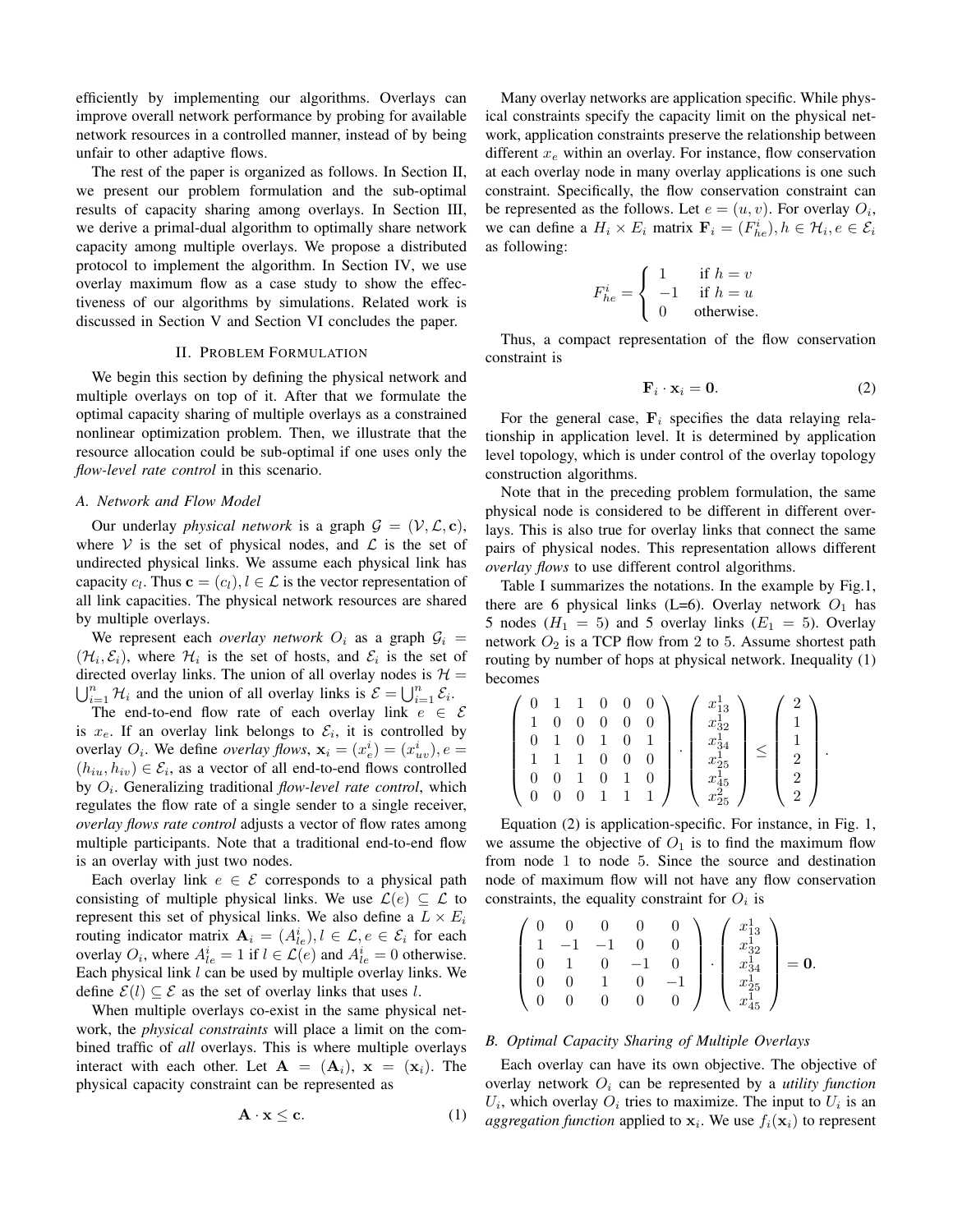TABLE I NOTATION FOR OVERLAY FLOWS CONTROL FORMULATION.

| <b>Notation</b>                                                        | <b>Definition</b>                       |
|------------------------------------------------------------------------|-----------------------------------------|
| $O_i \in \{1, 2, , n\}$                                                | Overlay Network Session i.              |
| $\mathcal{H}_i = \{h_{i1}, h_{i2}, , h_{ij}\},  \mathcal{H}_i  = H_i$  | End hosts in session $i$ .              |
| $h \in \mathcal{H} = \bigcup_{i=1}^n \mathcal{H}_i,  \mathcal{H}  = H$ | Set of all overlay nodes.               |
| $\mathcal{E}_i = \{e_{i1}, e_{i2}, , e_{ik}\}\$                        | Overlay links in session $i$ .          |
| $e=(u,v)\in\mathcal{E}=\bigcup_{i=1}^n\mathcal{E}_i,  \mathcal{E} =E$  | Set of all overlay links.               |
| $\mathbf{x}_i = (x_{uv}^i), e = (h_{iu}, h_{iv}) \in \mathcal{E}_i$    | Flow rate vector in session i.          |
| $f_i(\mathbf{x}_i): \mathbf{x}_i \to R$                                | Aggregation function for session $i$ .  |
| $l \in \mathcal{L} = \{1, , L\}$                                       | Set of physical links.                  |
| $\mathbf{c} = (c_l, l \in \mathcal{L})$                                | The capacity constraint vector.         |
| u, v, w                                                                | Overlay nodes.                          |
| $\mathbf{A}_i = (A_{I_e}^i)_{L \times E_i}$                            | Routing matrix for session $i$ .        |
| $\mathbf{F}_i = (F_{he}^i)_{H_i \times E_i}$                           | Application constraint matrix for $i$ . |

this aggregation function. Thus, the objective of overlay  $O_i$ is to maximize  $U_i(f_i(\mathbf{x}_i))$ , under physical and application constraints.

Let  $\mathbf{F} = (\mathbf{F}_i)$ . If the system design objective is to maximize the sum of the utilities of all overlays, we can write the system problem as:

$$
\mathbf{P}: \quad \mathbf{Maximize:} \qquad \qquad \sum_{i=1}^{n} U_i(f_i(\mathbf{x_i})) \qquad \qquad (3)
$$

**Subject to:**  $A \cdot x \le c$  (4)

 $\mathbf{F} \cdot \mathbf{x} = \mathbf{0}$  (5)

$$
\text{over:} \qquad \qquad x_e \ge 0, \forall e \in \mathcal{E}. \tag{6}
$$

As a special case when all overlays are single end-to-end flows,  $f_i(x) = x$ , **F** does not exist, and the above formulation is reduced to that of Kelly's framework in [9].  $U_i$  and  $f_i$  are application specific. We assume that  $U_i$  is strictly concave. For  $f_i$ , we assume that it is differentiable but does not need to be strictly concave. As an example,  $f_i(\mathbf{x}_i) = \sum_{e \in \mathcal{E}_i}$  $x_e$ .

Many overlays [11] use periodical probing for available bandwidth and adjusting the flow rates to achieve the overall performance goal. By formulating the overlay's objective in the optimization framework, we can have a better understanding of its behavior when they share the network resource with others.

To solve the system problem **P** requires centralized computation and global knowledge of the network including each overlay's utility function, routing and capacity information in the underlay, and flow conservation information of each application. Those make it almost impossible to solve in practice. We will show a distributed algorithm that decouples the computation in a scalable way in Section III.



(b) Overlay Network  $O_1$  co-exists with a TCP flow

Fig. 1. Sub-optimality TCP performance when using only flow level rate control.

## *C. Sub-optimality of using only flow-level rate control*

Before we solve the system problem **P**, we first show the necessity of solving **P**. Since we are concerned with rate control and resource sharing, one possibility to do is to ignore the structure of overlays. Thus, each overlay link will be considered as an individual flow. The rate of each overlay link then is determined by traditional transport mechanism. We call such a scheme *flow-level* rate control. We will show that *flowlevel* rate control is inefficient for overlays. We illustrate our points using two examples.

*1) Example 1: Unfair sharing when overlays interact with TCP:* The first example consists of an overlay network  $O_1$ and a competing TCP flow. The physical network is shown in Fig. 1(a). The overlay network and the TCP flow are shown in Fig. 1(b).

Let  $x_{tcp}$  be the throughput of the TCP flow. We write down the *overlay flows* of  $x_1$  as

$$
\mathbf{x}_1 = (x_{13}^1, x_{32}^1, x_{34}^1, x_{25}^1, x_{45}^1).
$$

We assume the objective of  $O_1$  is to find the maximum flow from node 1 and node 5. Thus the *aggregation function*

$$
f_1(\mathbf{x}_1) = x_{25}^1 + x_{45}^1.
$$

Since TCP is a single flow,  $f_{tcp}(x_{tcp}) = x_{tcp}$ .

Now we can write down the optimization objectives of both. We consider proportional fairness among overlays. So both overlays will use a log like utility function. We have that

$$
U_{tcp}(f_{tcp}(x_{tcp})) = \log(x_{tcp})
$$
  

$$
U_1(f_1(\mathbf{x}_1)) = \log(x_{25}^1 + x_{45}^1).
$$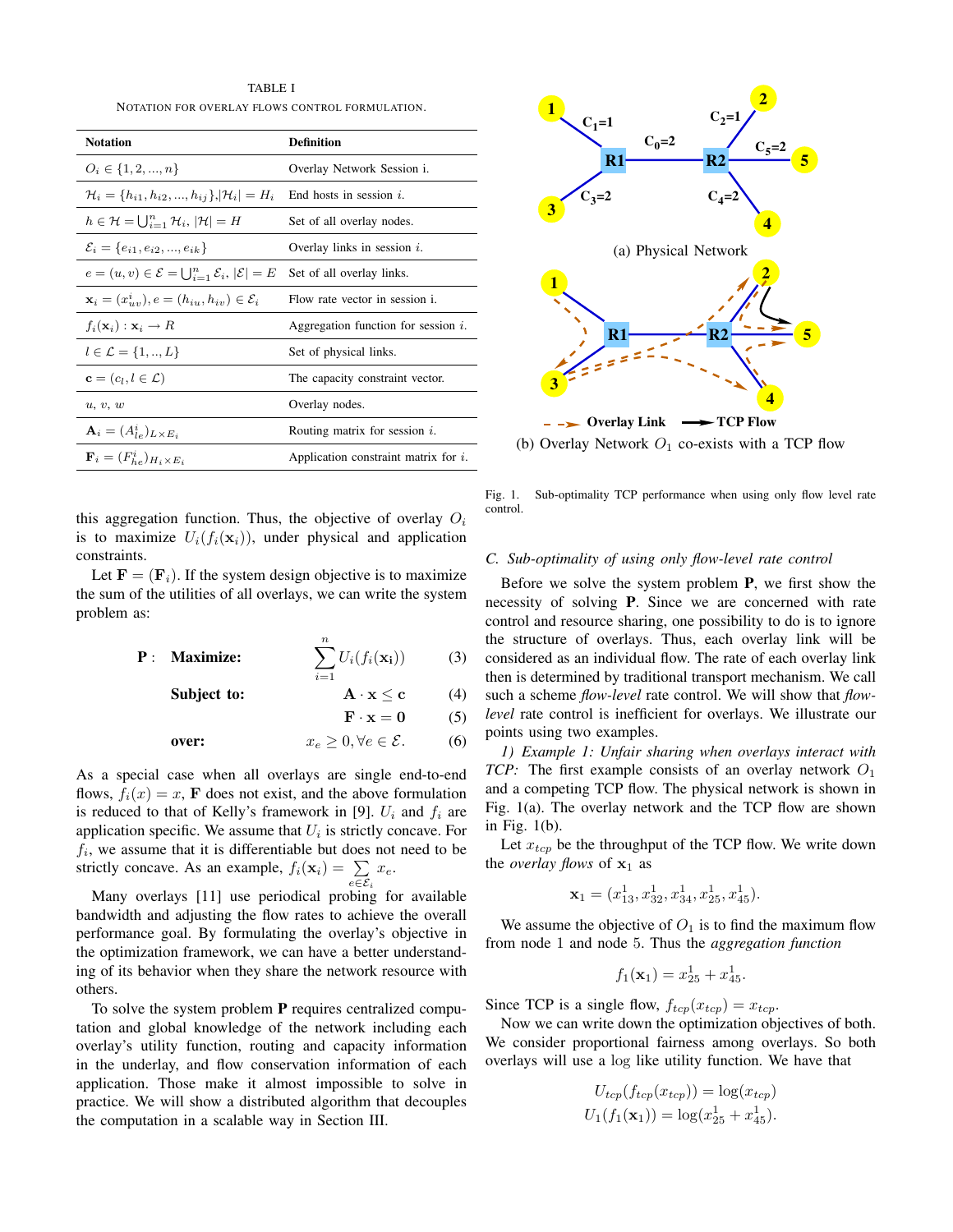Thus any rate allocation which maximizes total utility

$$
U_1 + U_{tcp} = \log(x_{25}^1 + x_{45}^1) + \log(x_{tcp})
$$

under physical and application constraints achieves system optimum. In particular,  $\mathbf{x}_1 = (1, 0, 1, 0, 1), x_{tcp} = 1$  is a system optimal solution with a total utility value being 0.

However, if we use only *flow-level* control, then we may reach the following equilibrium:  $x_1 = (1, 1/3, 2/3, 1/3, 2/3)$ , and  $x_{tcp} = 1/3$ , when the network implements flow level fair sharing. This is because when the overlay  $O_1$  and the TCP flow saturate the bottleneck link  $c_2 = 1$ , each flow will get 1/3 of the link capacity. No one can further increase its utility because the probing for available bandwidth will return 0 for  $x_{25}^1, x_{32}^1$  and  $x_{top}$ . Although overlay  $O_1$  achieves its optimum  $(U_1(f_1(\mathbf{x}_1)) = 0)$ , the TCP flow does not  $(U_{tcp}(x_{tcp})) =$  $-0.48$  ). The total utility is only  $-0.48$ .

This simple example shows that we may not be able to achieve system optimum if we use only flow-level rate control. Since overlays generally use more flows than a single TCP flow, they may improve performance at the expense of other TCP flows.

*2) Example 2: Sub-optimal capacity sharing of multiple overlays:* In our second example, we will show that using *flow-level* rate control may lead to sub-optimal performance for overlays. Thus overlays will have incentives to adopt new *overlay flow control algorithms* to achieve their optimum as well as system optimum.



(b) Overlay Network  $O<sub>2</sub>$ 

Fig. 2. Sub-optimality overlay performance when using flow-level rate control only.

The example consists of two overlays  $O_1$  and  $O_2$ . The physical network is shown in Fig. 2(a). The topology of  $O_1$ is the same as the preceding example, and the topology of  $O_2$ is shown in Fig 2(b). The *overlay flows* of  $x_2$  is

$$
\mathbf{x}_2 = (x_{31}^2, x_{32}^2, x_{14}^2, x_{24}^2, x_{45}^2).
$$

The objective of  $O_1$  is still to find the maximum flow from node 1 to node 5. The objective of  $O_2$  is to find maximum flow from node 3 to node 5. So the aggregation functions are  $f_1(x_1) = x_{25}^1 + x_{45}^1$ ,  $f_2(x_2) = x_{45}^2$ .<br>Consider the case when both  $\epsilon$ 

Consider the case when both overlays use linear utility functions. Thus

$$
U_1(f_1(\mathbf{x}_1)) = x_{25}^1 + x_{45}^1
$$
  

$$
U_2(f_2(\mathbf{x}_2)) = x_{45}^2.
$$

The system optimization objective is

$$
U_1 + U_2 = x_{25}^1 + x_{45}^1 + x_{45}^2.
$$

We can see that  $\mathbf{x}_1 = (1, 1, 0, 1, 0), \mathbf{x}_2 = (0, 1, 0, 1, 1)$  is a system optimal solution with total utility value being 2. However, if we use only fair sharing at flow level, then we may have the following sub-optimal equilibrium, in which  $O_1$ and  $O_2$  saturate the capacity of  $c_1$  and  $c_4$ : Equilibrium

$$
\mathbf{x}_1 = (1/3, 0, 1/3, 0, 1/3)
$$
  

$$
U_1(f_1(\mathbf{x}_1)) = 1/3.
$$

Bottleneck:  $c_1,c_4$ 

$$
\mathbf{x}_2 = (1/3, 1/3, 1/3, 1/3, 2/3)
$$
  

$$
U_2(f_2(\mathbf{x}_2)) = 2/3.
$$

At this equilibrium, both overlays get lower utilities compared with system optimum. The total system utility value is only 1. The example shows that if the overlay  $O_1$  or  $O_2$  uses only flow-level control it may reach sub-optimal solutions as it does not take into account the presence of other overlays.

Given the preceding two examples, a natural question to ask then is whether it is possible to design an *overlay flows* control algorithm to make overlays friendly to TCP flows and to share network resource optimally among multiple overlays. We address both questions in the next section.

# III. ALGORITHM DESIGN FOR OPTIMAL CAPACITY SHARING OF OVERLAYS

In this section, we show a systematic framework to design algorithms for solving the problem **P** formulated in the preceding section. To be scalable, we focus on distributed algorithms. The distributed algorithms should have low communications overhead and shouldn not require explicit support from the underlay network. Inspired by recent developments in optimization based Internet congestion control [6], [8], [12], we design a distributed *overlay flows* control algorithm to achieve the above goals. Since different overlays may be formulated differently in  $P$  (*e.g.*, with different  $f_i$  and application constraints), our presentation is a generic framework. In the next section, we will present a concrete instance.

Below we first discuss the technical challenges. Then we present primal-dual algorithms with convergence guarantees.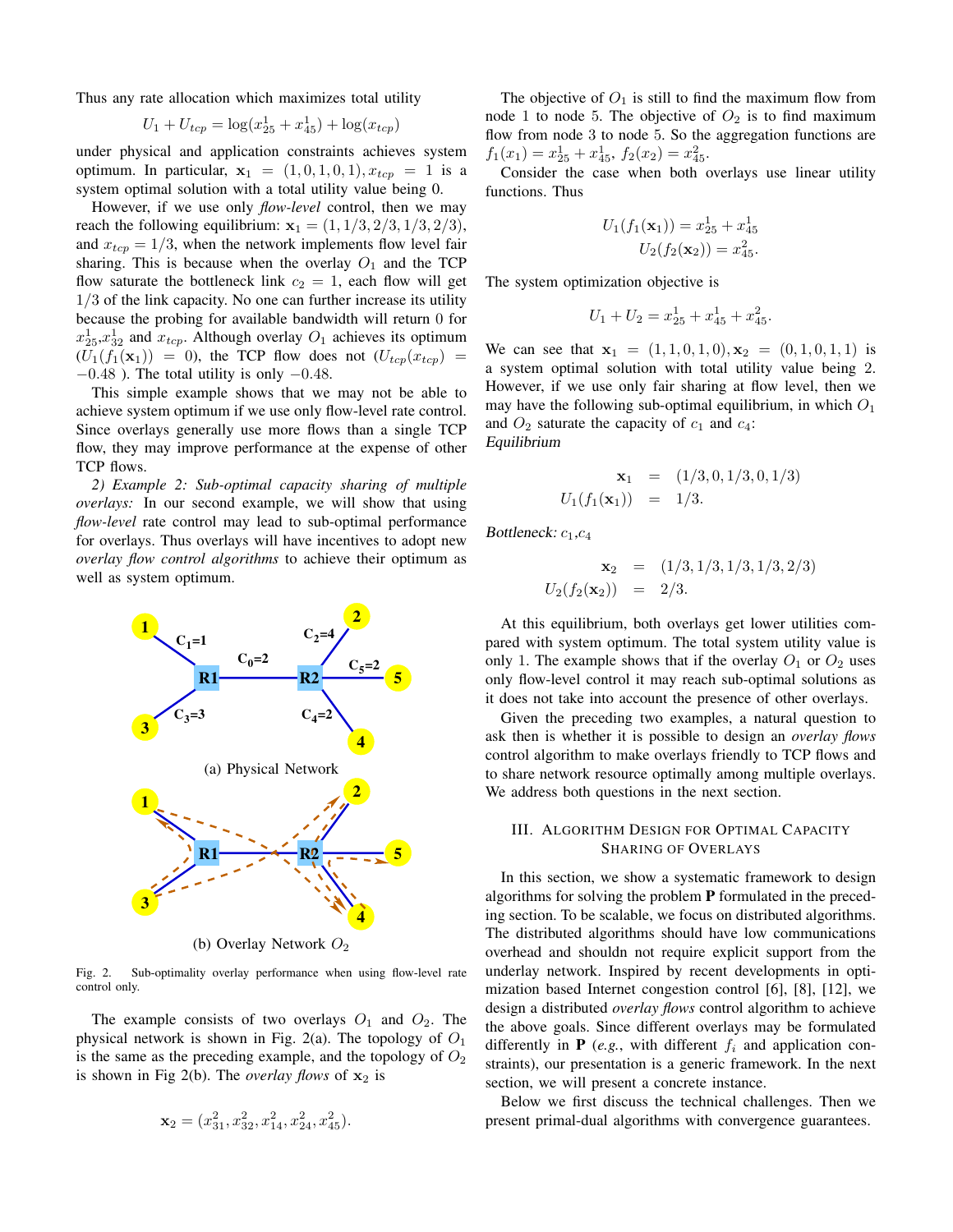# *A. Difficulties Due to Lack of Strict Concavity*

In problem  $P$ , although  $U_i$ , the utility functions of overlays, are strictly concave, the final objective function  $U_i(f_i(\mathbf{x}))$  may not be strictly concave on **x** if  $f_i$  is not strictly concave on **x**. This would pose problems since the dual of the problem may not be differentiable at every point [13]. Some existing techniques based on duality (*e.g.*, [6], [12]) can only deal with strictly concave objective functions.

We address this problem by making the objective function in **P** strictly concave. In particular, we use the Proximal Minimization method ([13], Chapter 8) which enforces strict concavity by adding a quadratic term to the objective function and then iterates to eliminate the effects of the term. Specifically, we introduce the vector  $\mathbf{b} = (b_e)$ ,  $\forall e \in \mathcal{E}, b_e \geq 0$  and define  $U_e(x_e) = -\frac{1}{2\kappa}(x_e - b_e)^2$ , where  $\kappa$  is a positive scalar<br>parameter. Now consider the optimization problem **P1** under parameter. Now consider the optimization problem **P1** under the same constraints in  $(4)-(6)$ , with objective function as

P1: Maximize: 
$$
\sum_{i=1}^{n} U_i(f_i(\mathbf{x})) - \sum_{i=1}^{n} \sum_{e \in \mathcal{E}_i} \frac{1}{2\kappa} (x_e - b_e)^2
$$
  
Subject to:  $\mathbf{A} \cdot \mathbf{x} \le \mathbf{c}$   
 $\mathbf{F} \cdot \mathbf{x} = \mathbf{0}$   
over:  $x_e \ge 0$ ,  $\forall e \in \mathcal{E}$ . (7)

If  $\mathbf{b} = \mathbf{x}^*$ , where  $\mathbf{x}^*$  is the optimal solution to **P**, then the optimal solution to **P1** is optimal to **P** as well. Consider the iterative *proximal minimization algorithm* in Fig. 3, where  $\mathbf{x}^{(0)}$ is any feasible point and  $\mathbf{b}^{(0)} = \mathbf{x}^{(0)}$ .

**for**  $n = 1, 2, ...$  do: **step 1.** Solve problem **P1**, with **b** =  $\mathbf{b}^{(n-1)}$ , obtain the optimal solution  $\mathbf{x}^{(n)}$ . **step 2.** Set  $b^{(n)} = x^{(n)}$ .

Fig. 3. Proximal Minimization Algorithm .

We show that the algorithm in Fig. 3 converges to the optimal solution of problem **P** as  $n \to \infty$  ([14], pp 233). Note that the preceding algorithm is a two-level optimization procedure. Step 2 in the algorithm is executed only when the procedure of solving Step 1 converges. When  $\kappa$  is large, the objective function of **P1** is close to the one in **P**. Step 1 may converge to a value close to the optimum with less iterations. More detailed discussions on choosing  $\kappa$  and step size could be found in ([14], pp234).

## *B. Problem Decomposition and Algorithm Design*

The preceding algorithm requires us to solve **P1**. The Lagrangian of **P1** can be derived as follows (**b** is constant in each iteration):

$$
L(\mathbf{x}, p, \boldsymbol{\mu})
$$
  
= 
$$
\sum_{i=1}^{n} \{ U_i(f_i(\mathbf{x})) - \sum_{e \in \mathcal{E}_i} \frac{1}{2\kappa} (x_e - b_e)^2 \}
$$
  

$$
\Psi_i(\mathbf{x}_i)
$$

$$
-p(\mathbf{A} \cdot \mathbf{x} - \mathbf{c}) - \mu(\mathbf{F} \cdot \mathbf{x})
$$
  
\n
$$
= \sum_{i=1}^{n} \Psi_i(\mathbf{x}_i) - \sum_{l \in \mathcal{L}} p_l (\sum_{e \in \mathcal{E}} A_{le} x_e - c_l) - \mu(\mathbf{F} \cdot \mathbf{x})
$$
  
\n
$$
= \sum_{i=1}^{n} \Psi_i(\mathbf{x}_i) - \sum_{e \in \mathcal{E}} x_e \sum_{l \in \mathcal{L}} p_l A_{le} - \sum_{e \in \mathcal{E}} x_e \sum_{h \in \mathcal{H}} \mu_h F_{he}
$$
  
\n
$$
+ \sum_{l \in \mathcal{L}} p_l c_l
$$
  
\n
$$
= \sum_{i=1}^{n} \Psi_i(\mathbf{x}_i) - \sum_{e \in \mathcal{E}} x_e q_e - \sum_{e \in \mathcal{E}} x_e \lambda_e + \sum_{l \in \mathcal{L}} p_l c_l
$$
  
\n
$$
= \sum_{i=1}^{n} (\Psi_i(\mathbf{x}_i) - \sum_{e \in \mathcal{E}_i} (q_e + \lambda_e) x_e) + \sum_{l \in \mathcal{L}} p_l c_l
$$
  
\n
$$
= \sum_{i=1}^{n} \Phi_i(\mathbf{x}_i) + \sum_{l \in \mathcal{L}} p_l c_l.
$$
 (8)

Here  $p = (p_l, l \in \mathcal{L})$  represents the price vector of the physical links. Let

$$
q_e = \sum_{l \in \mathcal{L}} p_l A_{le} = \sum_{l \in \mathcal{L}(e)} p_l
$$

be the price of an overlay link. Let

$$
\lambda_e = \sum_{h \in \mathcal{H}} \mu_h F_{he}
$$

be the application specified price. The interpretation of the prices will vary in different applications depending on the format of **F**.

Since the objective function of **P1** is a strictly concave function of *x*, there exist a unique maximizing solution in Equation (7), say  $x^*$ , and Lagrange multipliers  $p^*$  and  $\mu^*$ , which satisfy the following Karush-Kuhn-Tucker conditions.

$$
\frac{\partial L}{\partial x_e} = 0 \Rightarrow
$$
  
\n
$$
\forall i, e \in \mathcal{E}_i, \frac{\partial \Psi_i(\mathbf{x}_i)}{\partial x_e} - (q_e^* + \lambda_e^*) = 0 \Rightarrow
$$
  
\n
$$
U_i'(f_i(\mathbf{x}^*)) \cdot \frac{\partial f_i}{\partial x_e} - \frac{1}{\kappa} (x_e^* - b_e) - (q_e^* + \lambda_e^*) = 0;
$$
  
\n
$$
\mathbf{p}^*(\mathbf{A} \cdot \mathbf{x}^* - \mathbf{c}) = \mathbf{0}
$$
  
\n
$$
\mathbf{A} \cdot \mathbf{x}^* \le \mathbf{c}
$$
  
\n
$$
\mathbf{F} \cdot \mathbf{x}^* = \mathbf{0}
$$
  
\n
$$
\forall l \in \mathcal{L} \quad p_l^* \ge \mathbf{0}.
$$

To find the unique solution to **P1** in a decentralized fashion, we can use either dual algorithms like [6], [12] or primaldual algorithms like [8], [15], [16]. Here, we consider primaldual algorithms, which solve convex programming problems by computing the primal and dual variables simultaneously and moving towards the saddle point at each step.

Let  $\mathbf{y} = \mathbf{A} \cdot \mathbf{x} = (y_l), l \in \mathcal{L}, \mathbf{z} = \mathbf{F} \cdot \mathbf{x} = (z_h), h \in$  $\{1, 2, ..., H\}$ . Also, define  $(y)_x^+$  for  $x \ge 0$  as follows

$$
(y)_x^+ = \begin{cases} y & \text{if } x > 0\\ \max(y, 0) & \text{if } x = 0. \end{cases}
$$
 (10)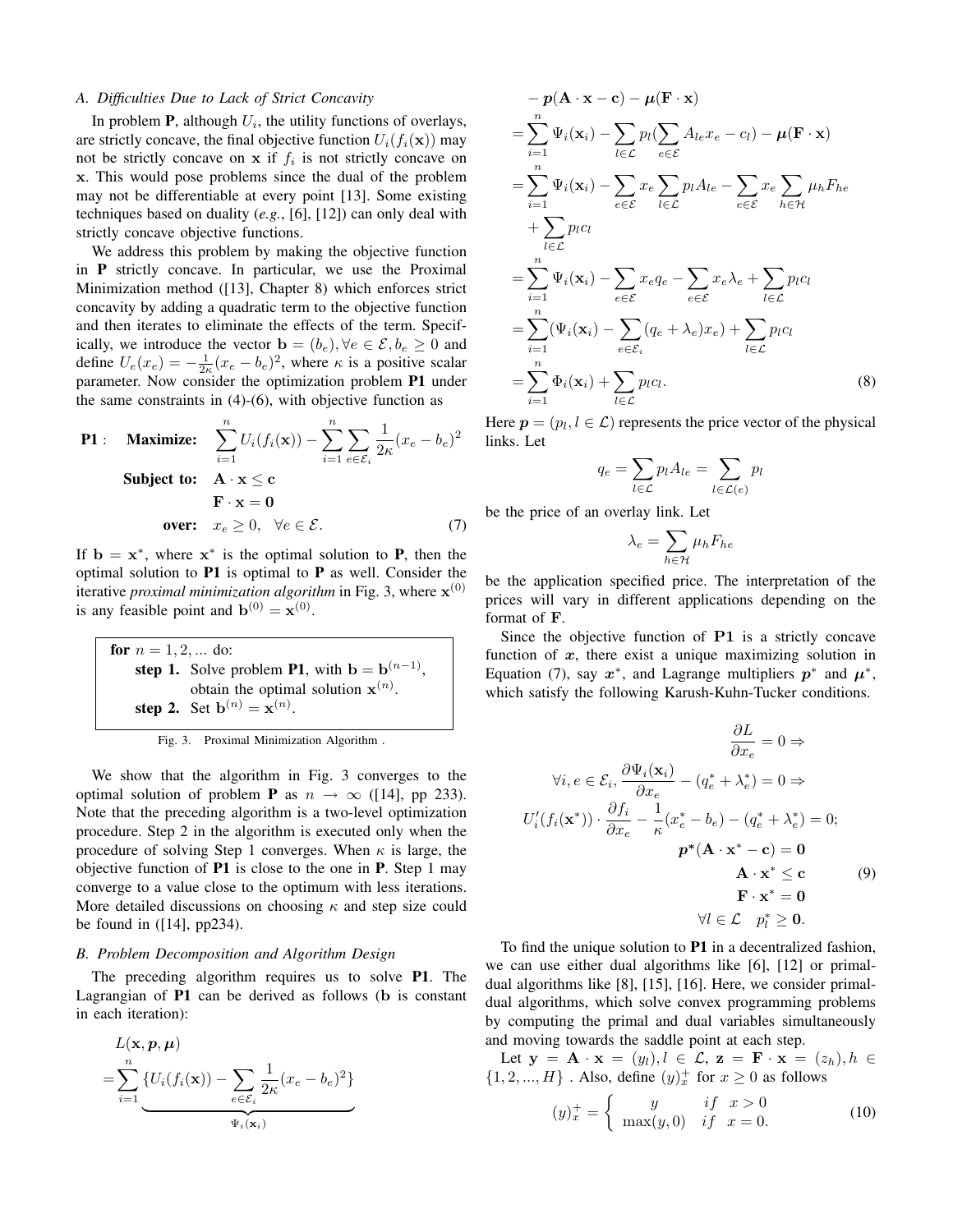The primal-dual algorithm is described in Fig. 4. Here,

$$
\forall e \in \mathcal{E} \quad \dot{x}_e = k_e(x_e)(U_i'(f_i(\mathbf{x})) \cdot \frac{\partial f_i}{\partial x_e} - \frac{1}{\kappa}(x_e - b_e) - (q_e + \lambda_e)).
$$
  

$$
\forall l \in \mathcal{L} \quad \dot{p}_l = h_l(p_l)(y_l - c_l)_{p_l}^+.
$$
  

$$
\forall h \in \mathcal{H} \quad \dot{\mu}_h = m_h(\mu_h)(z_h).
$$
  
Fig. 4. Primal-Dual Algorithm .

 $k_e(x_e) > 0$ ,  $h_l(p_l) > 0$ , and  $m_h(\mu_h) > 0$  are nondecreasing continuous functions. We can see that in this algorithm, the dual variable  $p_l$  is determined by the queuing process at physical links.  $\mu_h$  could be updated by *overlay flows* control algorithms at each overlay node by comparing its total incoming flow rate with total outgoing flow rate.  $x_e$  will be updated by each flow controller using the shared information within its overlay (the aggregation function) and the feedback price information from  $q_e$  and  $\lambda_e$ . All those updates are fully distributed like the updates discussed in [5], [6]. In addition, we have the following theorem:

*Theorem 3.1:* The algorithm presented in Table 4 is globally asymptotically stable.

*Proof:* Please see appendix .

The global, asymptotic stability of the algorithm guarantees that starting from any initial condition, the primal-dual algorithm will converge to the unique solution of problem **P1**. In the next section, we will use overlay maximum flow problem as a case study to show a detailed protocol implementation of the above algorithm.

## IV. CASE STUDY: OVERLAY MAXIMUM FLOW

In this section, we use overlay maximum flow as a case study to illustrate how to apply the algorithms in Section III to a specific problem. The overlay maximum flow problem was also studied in [11] to demonstrate the importance of correlated link capacity constraints on overlay quality. We will use the example in Fig.1 and Fig.2 to show the formulation and the resulting algorithm design.

# *A. Overlay Maximum Flow Problem Formulation*

We continue using the notation in Table I to formulate the problem. We use  $h_{is}$  and  $h_{ir}$  to represent the sender and receiver in each overlay  $O_i$ . Overlay maximum flow problem is to find the maximum flow rate between  $h_{is}$  and  $h_{ir}$ .

For each node in an overlay network, we have the following flow conservation constraints.

$$
\forall i, \forall v \in \mathcal{H}, v \neq h_{ir}, v \neq h_{is}
$$

$$
\sum_{(u,v) \in \mathcal{E}_i} x_{uv}^i = \sum_{(v,w) \in \mathcal{E}_i} x_{vw}^i
$$
(11)

$$
\forall i, \forall v \in \mathcal{H}, h_{ir}, \sum_{(h_{ir}, v) \in \mathcal{E}_i} x_{rv}^i = 0 \tag{12}
$$

$$
\forall i, \forall u \in \mathcal{H}, h_{is}, \sum_{(u, h_{is}) \in \mathcal{E}_i} x_{us}^i = 0.
$$
 (13)

In this problem,  $\forall u, v \in \mathcal{H}$ ,  $x_{uv} \geq 0$ , so from equation (12) and (13), we know that  $\forall h_{ir}, h_{is}, v \in \mathcal{H}, x_{rv}^i = 0, x_{vs}^i = 0$ .<br>For simplicity, we remove such variables from x and remove For simplicity, we remove such variables from **x** and remove constraints in equation (12) and (13) as well. Let  $e = (u, v)$ , the flow conservation constraints matrix **F** is:

$$
F_{he}^{i} = \begin{cases} 1 & \text{if } h = v, h \neq h_{ir} \\ -1 & \text{if } h = u, h \neq h_{is} \\ 0 & \text{otherwise.} \end{cases}
$$

Then all the flow conservation constraints can be written as  $\mathbf{F} \cdot \mathbf{x} = \mathbf{0}$ . We define the *aggregation function*  $f_i$  for overlay maximum flow problem as

$$
f_i(\mathbf{x}) = \sum_{(u, h_{ir}) \in \mathcal{E}_i} x_{ur}^i = \mathbf{M}_i \cdot \mathbf{x}.
$$
 (14)

Here,  $M_i$  is a  $1 \times E$  row vector where  $M_i(e) = 1$  when  $e = (u, h_{ir})$ , otherwise  $\mathbf{M}_i(e) = 0$ . Then the objective of optimal capacity sharing among multiple overlays is

$$
\sum_{i=1}^n U_i(\mathbf{M}_i \cdot \mathbf{x}).
$$

We assume each overlay network has a strictly concave utility function  $U_i$ .

In the physical network of Fig.  $2(a)$ , there are two overlay networks ( $n = 2$ ). The total number of overlay nodes is 10  $(H = 10)$ , and there are six physical links  $(L = 6)$ . Assume  $h_{1s} = h_{11}, h_{1r} = h_{15}, h_{2s} = h_{23}, h_{2r} = h_{25}$ . Then inequality (4) becomes

$$
\left(\begin{array}{cccccc} 0 & 1 & 1 & 0 & 0 & 0 & 1 & 1 & 0 & 0 \\ 1 & 0 & 0 & 0 & 0 & 1 & 0 & 1 & 0 & 0 \\ 0 & 1 & 0 & 1 & 0 & 0 & 1 & 0 & 1 & 0 \\ 1 & 1 & 1 & 0 & 0 & 1 & 1 & 0 & 0 & 0 \\ 0 & 0 & 1 & 0 & 1 & 0 & 1 & 0 & 1 & 0 \\ 0 & 0 & 1 & 1 & 0 & 0 & 0 & 1 & 1 & 1 \end{array}\right) \cdot \left(\begin{array}{c} x_{13}^1 \\ x_{32}^1 \\ x_{24}^1 \\ x_{45}^2 \\ x_{31}^2 \\ x_{42}^2 \\ x_{44}^2 \\ x_{45}^2 \\ x_{45}^2 \end{array}\right) \leq \left(\begin{array}{c} 2 \\ 1 \\ 1 \\ 3 \\ 2 \\ 2 \\ x_{14}^2 \\ x_{24}^2 \\ x_{45}^2 \end{array}\right)
$$

.

.

Matrix **F** in eqaution (5) becomes

| 0                | $\theta$ | $\theta$ | $\theta$       | $\theta$       | $\overline{0}$ | $\overline{0}$   | $\overline{0}$ |              |          |
|------------------|----------|----------|----------------|----------------|----------------|------------------|----------------|--------------|----------|
| 1                | $-1$     | $-1$     | $\theta$       | $\theta$       | $\theta$       | $\overline{0}$   | $\theta$       | 0            | 0        |
| $\Omega$         | 1        | $\theta$ | $-1$           | $\overline{0}$ | $\theta$       | $\overline{0}$   | $\theta$       | 0            | $\theta$ |
| $\Omega$         | $\theta$ | 1        | $\theta$       | $-1$           | $\overline{0}$ | $\theta$         | $\theta$       | $\theta$     | $\theta$ |
| 0                | $\theta$ | $\theta$ | $\theta$       | $\theta$       | $\theta$       | $\overline{0}$   | $\theta$       | 0            | $\theta$ |
| 0                | $\theta$ | $\theta$ | $\theta$       | $\theta$       | $\theta$       | $\overline{0}$   | $\theta$       | 0            | $\theta$ |
| 0                | $\theta$ | 0        | 0              | 0              | $\mathbf{1}$   | $\theta$         | $-1$           | 0            | 0        |
| $\Omega$         | $\theta$ | $\theta$ | $\theta$       | $\theta$       | $\theta$       | $\mathbf{1}$     | $\theta$       | $^{-1}$      | $\theta$ |
| 0                | $\theta$ | 0        | $\theta$       | 0              | $\overline{0}$ | $\theta$         | 1              | $\mathbf{1}$ | $-1$     |
| $\boldsymbol{0}$ | 0        | 0        | $\overline{0}$ | 0              | $\overline{0}$ | $\boldsymbol{0}$ | 0              | 0            | 0        |
|                  |          |          |                |                |                |                  |                |              |          |

In this example,

$$
M_1 = (0 \ 0 \ 0 \ 1 \ 1 \ 0 \ 0 \ 0 \ 0 \ 0)
$$

$$
f_1(\mathbf{x}) = x_{25}^1 + x_{45}^1.
$$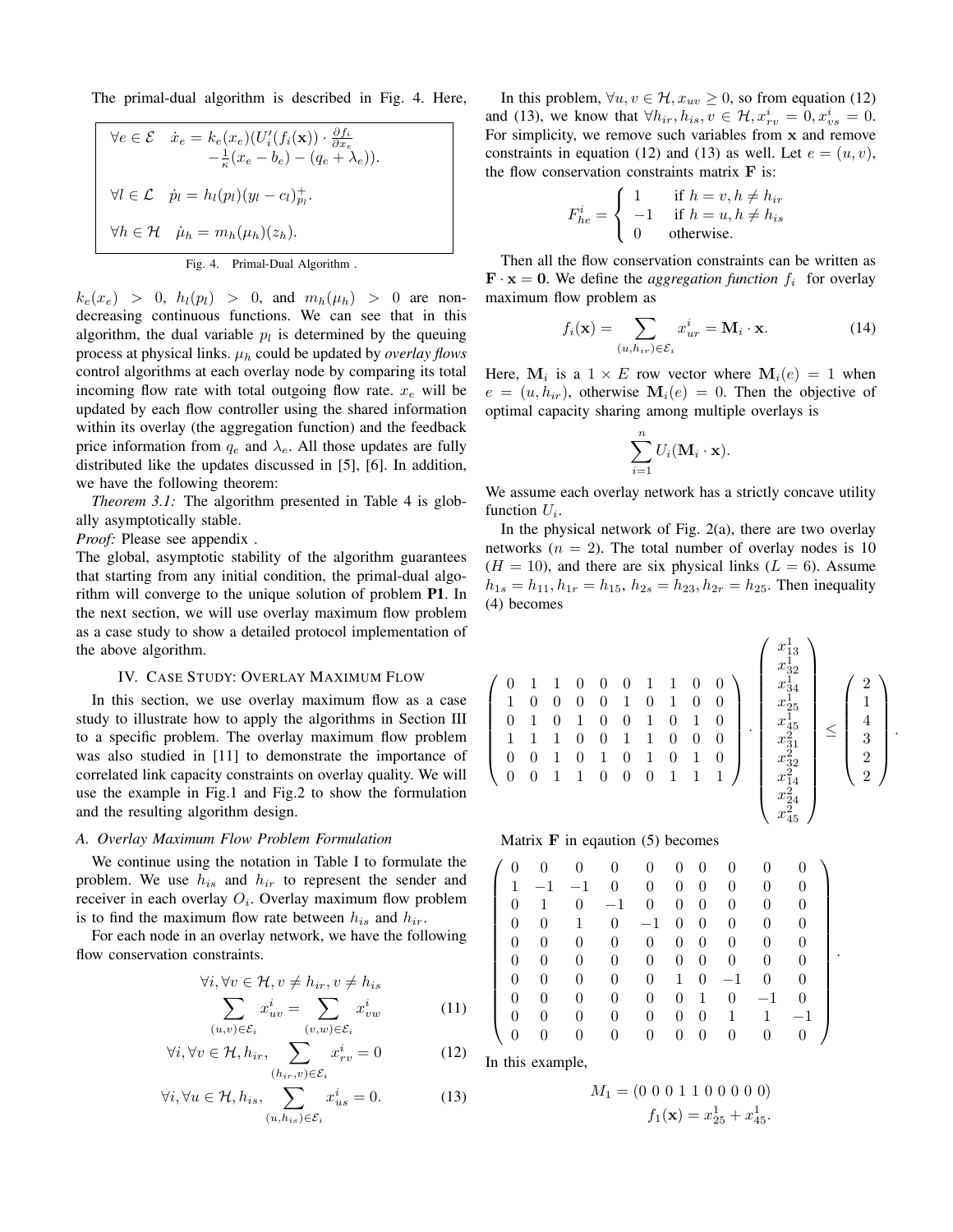Also,

$$
M_2 = (0\ 0\ 0\ 0\ 0\ 0\ 0\ 0\ 1)
$$
  

$$
f_2(\mathbf{x}) = x_{45}^2.
$$

Let  $q_e = \sum_{l \in \mathcal{L}(e)} p_l$ ,  $\lambda_e = \sum_{h \in \mathcal{H}_i} \mu_h F_{he} = \mu_v - \mu_u$  when  $e = (u, v)$ , assume  $\forall i, \mu_{h_{is}} = 0, \mu_{h_{ir}} = 0$ .

# *B. Protocol Design and Implementation*

With the preceding formulation, the *overlay flows* control for the overlay maximum flow problem can be implemented using the proximal minimization and primal-dual algorithm. In this section, we describe the assumptions, measurements and messages exchanged in implementing them in practice. We focus on the requirements of the primal-dual algorithm.

First, we assume that a flow rate  $x_e$  is controlled and adjusted by the end host, denoted as the flow owner,  $O_e$ . The flow rate adaptation could be *receiver based* or *sender based*. We use *sender based* approach similar to TCP: *try and backoff* from the sender.

Since the algorithm is designed for overlay applications, we make *no assumptions* on the knowledge of the physical network. The end hosts do not know the physical topology and capacity information, *i.e.*, **A** and **c** in equation (1). Instead, the overlays use natural accumulative path feedback metrics such as queuing delay dynamics from the underlay network as an indication of network congestion price. In particular, end hosts measures the end to end delay of each virtual link periodically and thus infer the queuing delay on it. This can be done in a way similar to TCP Vegas [7] and FAST [10]. Note that the information between the same pair of hosts can be shared among different overlays who are using it. This can save the measurement overhead.

We have two types of price:  $network$  price  $p_l$  at each physical link; *node price*  $\mu_h$  at each overlay node, which indicates the flow conservation violation at that node. Each flow owner will try to send the traffic at a certain rate and then observe the resulting prices of those two. Then the flow owner will update the flow rate based on the received prices and current sending rate. The protocol is presented in Fig. 5.

# *C. Simulation Results*

We implement the algorithm in Fig. 5 and study its effectiveness by extensive simulations using example topologies in Fig. 1 and Fig. 2 and topologies generated by the BRITE [17] topology generator. Here we show the simulation results for the two examples discussed in Section II-C. The utility function we used in the simulation is  $u(x) = \log(x)$  for all users. The results are summarized as follows.

For the first example in Section II, as we can see in Fig. 6, the TCP flow converges to its optimal throughput 1 within 5 seconds.  $O_1$  converges to its optimal maximum flow rate 1 with 10 seconds. Because *overlay flows* control need to adjust the flow rates on all of its links in a distributed manner, it generally converges slower than point-to-point flows. The At time  $t = 1, 2, ...$ 

#### **Link Price Update** (by link l):

- 1. Receive flow rate  $x_e(t)$  from all overlay flows  $e \in \mathcal{E}(l)$ . 2. Update price:
- $p_l(t + 1) = [p_l(t) + \gamma(\sum_{e \in \mathcal{E}(l)} x_e(t) c_l)]^+.$ 3. Send  $p_l(t + 1)$  to all overlay unicast flows  $e \in \mathcal{E}(l)$ . The above process is approximated by queuing process at physical network.

The  $p_l$  is the queuing delay at each physical link.

#### **Node Price Update** (by overlay node h):

1. Receive flow rate  $x_e(t)$  from all adjacent links in its session. 2.Update price:

 $\mu_h(t+1) = \mu_h(t) + \gamma(\sum_{e=(u,h)} x_e(t) - \sum_{e=(h,v)} x_e(t)).$ 

3. Send the updated price  $\mu_h(t+1)$  to the senders who is connected to this node.

# **Flow Rate Adaptation**

(by each overlay link  $e = (u, v)$ 's sender  $O_e$ ): 1. Measure  $q_e(t) = \sum_{l \in \mathcal{L}(e)} p_l(t)$ . This is the end to end queuing delay at the overlay link e. 2. Receive node prices  $\mu_h(t)$  from node u and v. 3. Receive the aggregated flow rate  $M_i(\mathbf{x}(t))$ at the overlay receiver. 4. Calculate:  $\lambda_e(t) = \mu_v(t) - \mu_u(t)$ . 5. Adjust rate:

$$
x_e(t+1) = k_e(x_e(t))(U_i'(M_i(\mathbf{x}(t))) \cdot \frac{\partial f_i}{\partial x_e}.
$$
  
\n
$$
-\frac{1}{\kappa}(x_e(t) - b_e) - (q_e(t) + \lambda_e(t)))
$$
.  
\n6. Send  $x_e(t+1)$  to all links  $l \in \mathcal{L}(e)$  and all neighbors.



time-varying values of the link prices and relay prices are plotted in Fig. 6

For the second example, from Fig. 7, we can see both overlays are able to converge to the system optimum with maximum flow rate 1 for each within 10 seconds. By using an algorithm which considers other flows in the network, both overlays avoid the sub-optimal equilibria.

From these examples, we can see that the primal-dual algorithm presented in Fig. 5 achieves optimality by requiring both unicast flows and overlay traffic to cooperate. The algorithm converges to the optimal rate starting from different initial values. One could consider our proposed framework as a generalization of protocol compliance requirements, such as *TCP friendliness*. We also note that our framework solves the system optimization problem effectively without requiring explicit support from underlay routers.

We also study the convergence of the flow rate in a dynamic environment. In example 1, we add more TCP flows between node 2 and 5 at different time and observe the reaction of TCP flow 1. The result is shown in Fig. 8. We can see that our algorithm can react to the network changes quickly. The rate of TCP flow 1 converges to the new optimal rate within 3 seconds when new members join in the physical network.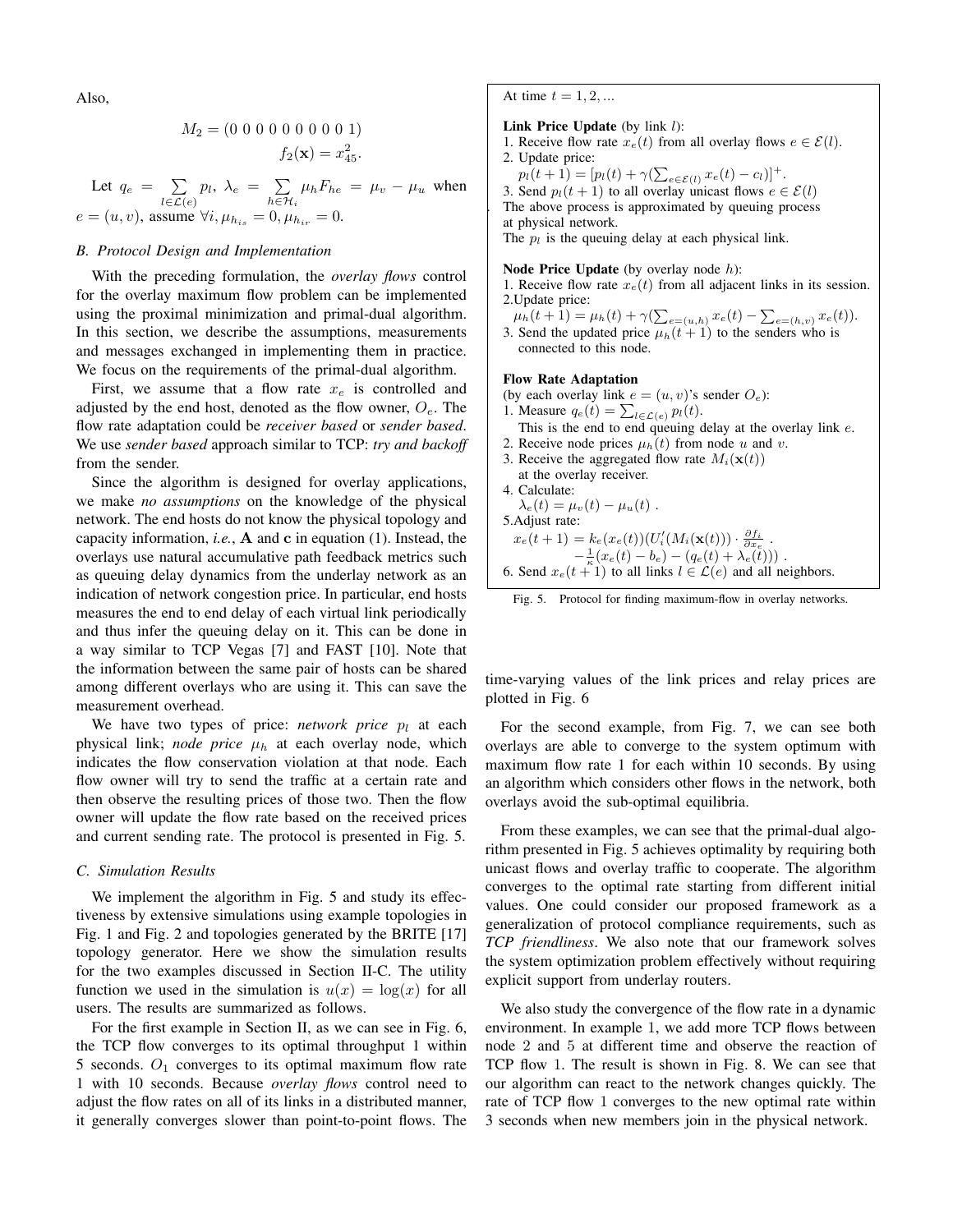

Fig. 6. Simulation result for example 1.



Fig. 7. Simulation result for example 2.



Fig. 8. Convergence of flow rate in a dynamic environment.

## V. RELATED WORK

Overlay networks have been used to improve reliability (e.g., [18]) and provide better QoS support (e.g., [19]). As selforganizing networks, they provide opportunities for end users to explore all available resources in a network. Many overlay algorithms have been proposed lately. However, they tend to focus on designing protocols for a single overlay network without considering sharing network resource with others.

The aggressive use of network resources by overlays raises concerns to Internet users, designers and researchers. In a recent work [3], Jiang *et. al* propose the concept of overlay optimal routing, as a contrast to selfish routing [20]. In particular, they study the "interactions" among multiple overlays. They show that when overlays optimize for performance in a selfish manner, the resulting equilibrium is inefficient and unfair. Our work can be regarded as a study of what happens when the overlay networks play by the rules; we show that global optimality can be achieved if each overlay is wellbehaved and reacts to feedback from the physical network.

Co-existing overlays have also been studied recently by Keralapura *et al.* in [4]. They investigate potential causes of race conditions and oscillations. Overlapping routes and periodic path probing processes are some of the causes. Coordination among overlays could alleviate this problem. In our study, we realize that overlays interact with each other at saturated physical links. Thus congestion control can be used to achieve the resource allocation goal and potentially help to reduce oscillations.

Our work is also inspired by the study of correlations of overlay links [11]. In particular, Zhu *et al.* show that even a single overlay can benefit from finding the correlation among its links due to physical constraints, which means overlays not only interact with each other at bottleneck links but also have self-interference at those links. Our design addresses both issues.

Optimization based rate control (*e.g.*, [21], [6], [7], [22]) provides us a powerful tool to solve system optimization problem in an efficient and distributed way. In our model, each overlay network is a user, which extends the traditional flow based formulation.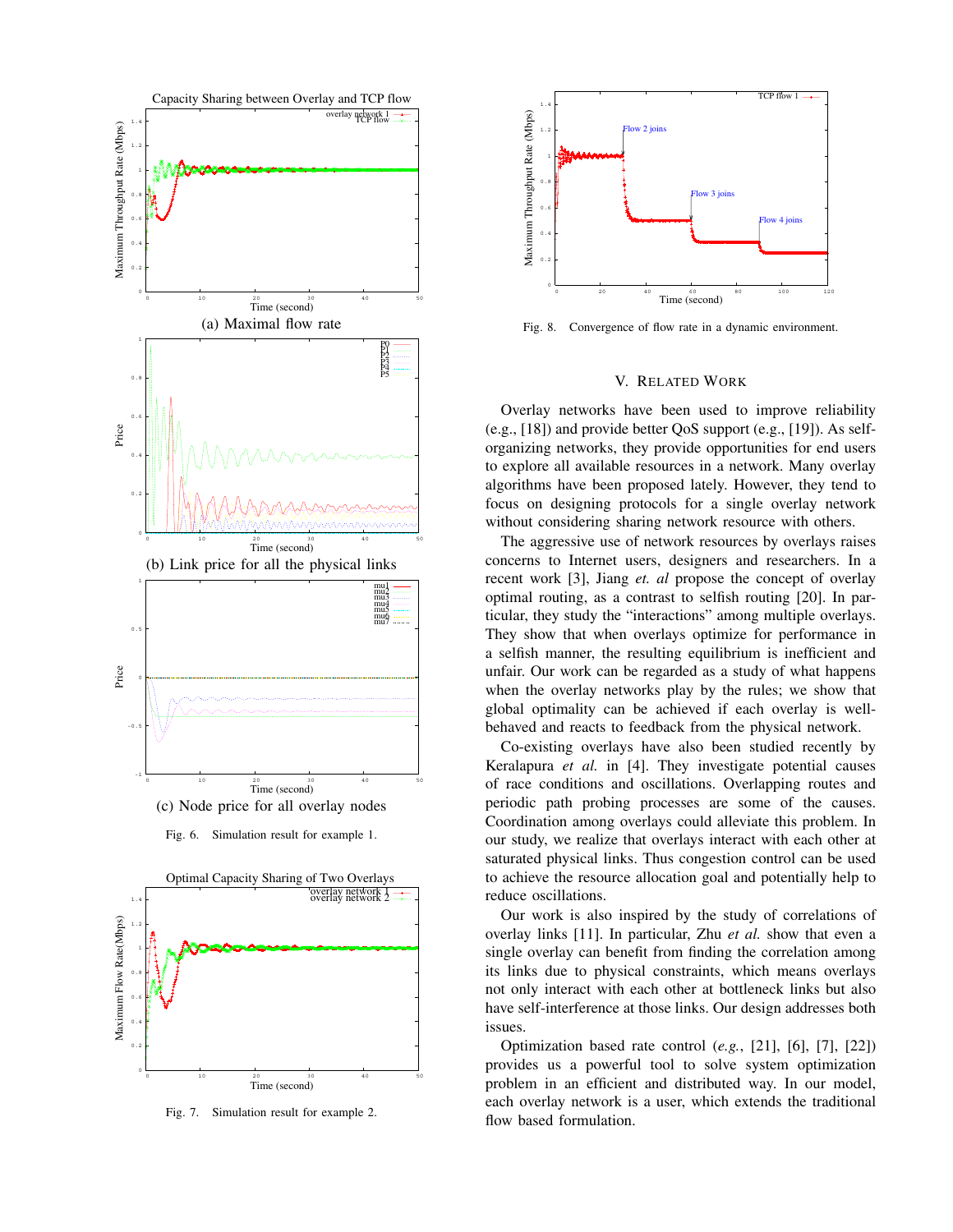#### VI. CONCLUSION

In this paper, we study optimal capacity sharing of multiple overlays when each overlay network maximizes its own utility function. We first show that using traditional *flow-level* rate control may not achieve system-wide optimality. Then we provide a framework to solve the problem systematically. We use congestion control mechanisms to allocate resources so that overlays can interact with other adaptive traffic, generated by unicast TCP flows or other overlays, in a friendly way. We generalize traditional point-to-point congestion control mechanisms to work in multi-point, multi-overlay settings. We then use our proposed framework to study the overlay maximum flow problem and provide simulation results to show the effectiveness of our distributed algorithm. We hope this work can lead to further discussions on how to model and control the interactions among overlays, before overlay networks gain further traction in the Internet.

# VII. ACKNOWLEDGEMENT

We thank Hao Wang and Haiyong Xie for their valuable discussions. We also thank the anonymous reviewers for their helpful comments and suggestions. Zheng Ma is supported by NSF grants ANI-0238038 and CNS-0435201. Yang Richard Yang is supported in part by NSF grants ANI-0238038 and CNS-0435201.

### APPENDIX

PROOF OF THE STABILITY OF PRIMAL-DUAL ALGORITHM

*Proof:* We prove the stability of the primal-dual algorithm in Table 4 by using Lyapunov stability theory. For more details on this, we refer interested readers to [8, Section 3.10]. Let's assume the unique solution of the optimization problem **P1** is  $(x^*, p^*, \mu^*)$ . It's easy to verify that it is an equilibrium point of the primal-dual algorithm. We now prove that this point is globally asymptotically stable. We will construct a continuously differentiable function  $V(x, p, \mu)$  such that

$$
V(\bm{x}, \bm{p}, \bm{\mu}) > 0, \forall (\bm{x}, \bm{p}, \bm{\mu}) \neq (\bm{x^*}, \bm{p^*}, \bm{\mu^*}),
$$

and also

$$
\dot{V}(x, p, \mu) \leq 0, \forall (x, p, \mu)
$$
\n(15)

$$
\dot{V}(x, p, \mu) < 0, \forall (x, p, \mu) \neq (x^*, p^*, \mu^*) \tag{16}
$$

$$
V(\boldsymbol{x},\boldsymbol{p},\boldsymbol{\mu})\to\infty, when \ \|(\boldsymbol{x},\boldsymbol{p},\boldsymbol{\mu})\|\to\infty. \qquad (17)
$$

Consider the following function as a candidate for the Lyapunov function:

$$
V(\boldsymbol{x}, \boldsymbol{p}, \boldsymbol{\mu}) = \sum_{i=1}^{n} \sum_{e \in \mathcal{E}_i} \int_{x_e^*}^{x_e} \frac{1}{k_e(\alpha)} (\alpha - x_e^*) d\alpha + \sum_{l \in \mathcal{L}} \int_{p_l^*}^{p_l} \frac{1}{h_l(\beta)} (\beta - p_l^*) d\beta + \sum_{h \in \mathcal{H}} \int_{\mu_h^*}^{\mu_h} \frac{1}{m_h(\gamma)} (\gamma - \mu_h^*) d\gamma.
$$
 (18)

Note that  $V(x^*, p^*, \mu^*) = 0$ . Since  $k_e(\alpha) > 0$ , when  $x_e \neq$  $x_e^*$ , we have the following

$$
\int_{x_e^*}^{x_e} \frac{1}{k_e(\alpha)} (\alpha - x_e^*) d\alpha > 0.
$$

This argument can be extended to other terms as well. So when  $(\boldsymbol{x}, \boldsymbol{p}, \boldsymbol{\mu}) \neq (\boldsymbol{x^*}, \boldsymbol{p^*}, \boldsymbol{\mu^*})$ , we have  $V(\boldsymbol{x}, \boldsymbol{p}, \boldsymbol{\mu}) > 0$  and unbounded when  $||(x, p, \mu)|| \to \infty$ . We only need to show Eq. 15 and Eq. 16 are true Eq. 15 and Eq. 16 are true.

Now, using the primal-dual algorithm in Table 4, we have

$$
\dot{V} = \sum_{i=1}^{n} \sum_{e \in \mathcal{E}_i} (\frac{\partial \Psi_i(\boldsymbol{x})}{\partial x_e} - q_e - \lambda_e) \cdot (x_e - x_e^*)
$$
  
+ 
$$
\sum_{l \in \mathcal{L}} (p_l - p_l^*)(y_l - c_l)_{p_l}^+
$$
  
+ 
$$
\sum_{h \in \mathcal{H}} (\mu_h - \mu_h^*) \cdot z_h.
$$
 (19)

Note that

$$
(p_l - p_l^*)(y_l - c_l)_{p_l}^+ \le (p_l - p_l^*)(y_l - c_l). \tag{20}
$$

This is true because the inequality is an equality if either  $p_l$ 0 or  $y_l - c_l > 0$ . When  $p_l = 0$  and  $y - c_l \le 0$ ,  $(y_l - c_l)^+_{p_l} = 0$ <br>and since  $n^* > 0$ ,  $0 \le (n_l - n^*)(u_l - c_l)$ . and since  $p_l^* \geq 0$ ,  $0 \leq (p_l - p_l^*)(y_l - c_l)$ .<br>Therefore Therefore,

$$
\dot{V} \leq \sum_{i=1}^{n} \sum_{e \in \mathcal{E}_i} (\frac{\partial \Psi_i(x)}{\partial x_e} - q_e - \lambda_e) \cdot (x_e - x_e^*)
$$
\n
$$
+ \sum_{l \in \mathcal{L}} (p_l - p_l^*)(y_l - c_l)
$$
\n
$$
+ \sum_{h \in \mathcal{H}} (\mu_h - \mu_h^*) \cdot z_h
$$
\n
$$
= \sum_{i=1}^{n} \sum_{e \in \mathcal{E}_i} (\frac{\partial \Psi_i(x)}{\partial x_e} - q_e^* - \lambda_e^*) \cdot (x_e - x_e^*)
$$
\n
$$
+ \sum_{l \in \mathcal{L}} (p_l - p_l^*)(y_l^* - c_l)
$$
\n
$$
+ \sum_{h \in \mathcal{H}} (\mu_h - \mu_h^*) \cdot z_h^*
$$
\n
$$
+ \sum_{i=1}^{n} \sum_{e \in \mathcal{E}_i} (-q_e - \lambda_e + q_e^* + \lambda_e^*) \cdot (x_e - x_e^*)
$$
\n
$$
+ \sum_{l \in \mathcal{L}} (p_l - p_l^*)(y_l - y_l^*)
$$
\n
$$
+ \sum_{h \in \mathcal{H}} (\mu_h - \mu_h^*) \cdot (z_h - z_h^*).
$$
\n(21)

From the Karush-Kuhn-Tucker conditions in Eq. 9, we have

$$
\dot{V} \leq \sum_{i=1}^{n} \sum_{e \in \mathcal{E}_i} \left( \frac{\partial \Psi_i(x)}{\partial x_e} - \frac{\partial \Psi_i(x^*)}{\partial x_e} \right) \cdot (x_e - x_e^*)
$$

$$
+ \sum_{l \in \mathcal{L}} p_l(y_l^* - c_l) + 0
$$

$$
- \sum_{i=1}^{n} \sum_{e \in \mathcal{E}_i} (q_e - q_e^*) \cdot (x_e - x_e^*)
$$